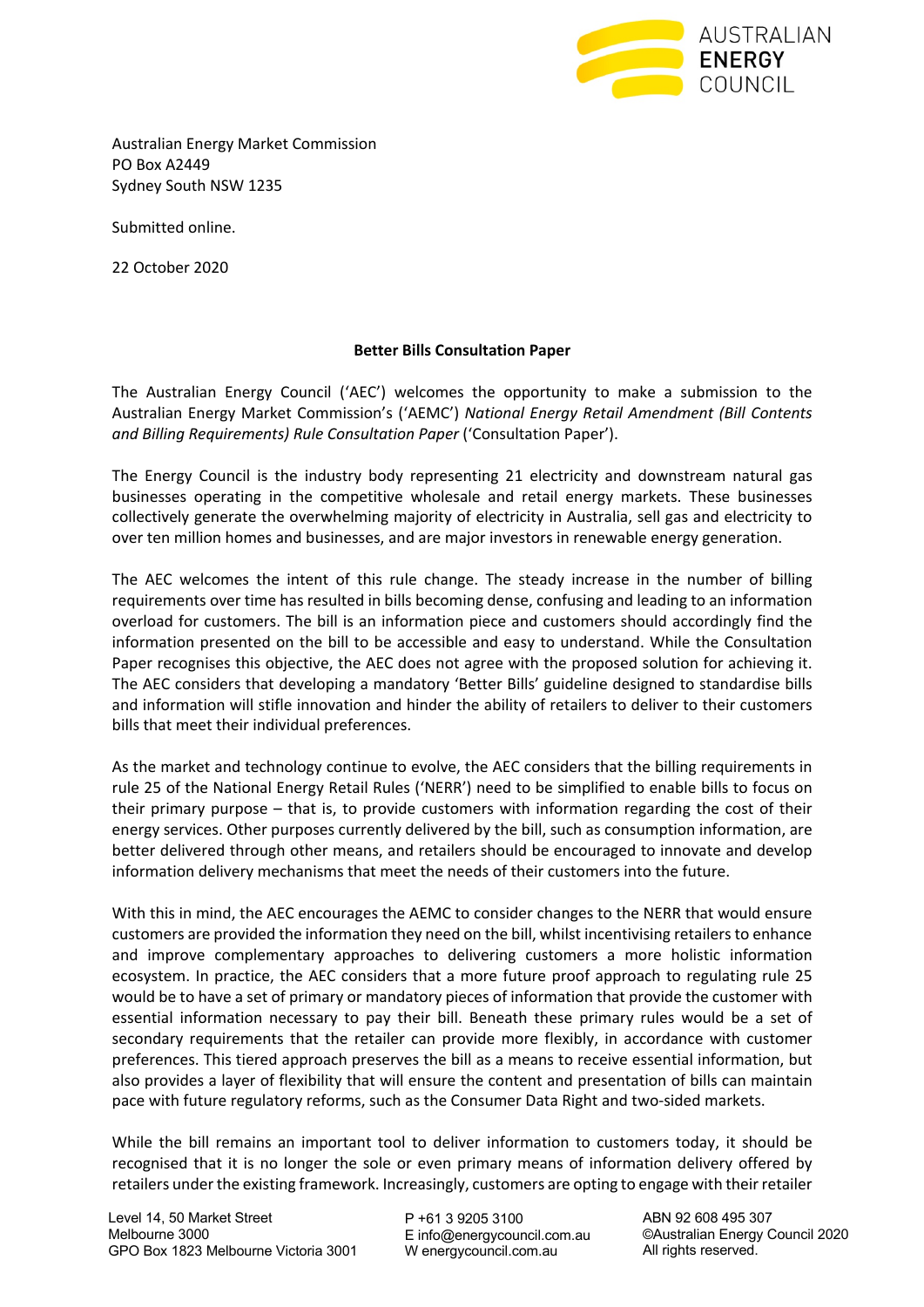

digitally, outside of the regulatory framework. It is critical that this rule change process does not result in greater barriers for positive interactions between retailer and customer, nor builds redundancy into the system as a means of solving yesterday's problem.

# **The purpose of an electricity bill**

The AEC considers that there are four key purposes for the current bill. First and foremost, the bill's primary purpose is to act as a tax invoice – notifying a customer the amount, and when, they need to pay their retailer for energy consumed since their last bill. This purpose is regulated by the NERR, but also clearly has crossover with obligations in other laws.

Secondly, the bill serves as an information tool, with retailers required to provide customers access to information about faults, emergencies, complaints, and the availability of interpreter services and government concessions. While useful to a customer who spends time reading their bill, or who has a bill on hand, this information is likely more frequently accessed through other means, either when engaging with a retailer directly, or online.

Thirdly, the bill assists a customer to better understand their electricity use. Rule 25 requires a retailer to provide a customer energy consumption benchmarking, a breakdown of the type of read the bill was based on, the average daily consumption, comparisons against previous bills, and details about consumption. This information is being increasingly delivered by retailers to their customers digitally. The AEC surveyed its retail members, and many offer a mobile application that allows a customer to dynamically access their consumption history and gain vastly more insights – presented in a more understandable and dynamic manner – about how their property consumes energy. Of those who were not offering a mobile application, all offered some form of online portal that customers could log into to gain usage information at any time. This is particularly relevant given the percentage of customers receiving bills by email is increasing each year with retailers often integrating the delivery of bills with these online information portals.

The final purpose suggested by the rule change proponent is the use of the bill as a tool to assist customers seeking to engage in the market. In recent years, the Australian Government has implemented a number of key changes to the regulatory framework that has diminished the ability of a customer to effectively utilise the bill as a tool to compare energy offers. These changes have focused on providing customers with targeted information that will simplify the comparison process, at the expense of accuracy. Primary to this is the decision to implement a reference price that enables customers to "compare apples with apples". While the reference price does simplify comparison, it actually decreases the role of the bill in that comparison. This is because the reference price encourages customers to choose a new offer based on the maximum percentage discount off the reference price, rather than choosing an offer based on a calculation of the customers individual bill. Increasing the complexity, the reference price itself is not comparable to any discounts shown on the bill.

The AEC expects the function of the bill will further deviate away from a tool to enable engagement, at least in circumstances where customers use the bill to compare offers manually. Recent upgrades to the Government's price comparator Energy Made Easy has enabled customers to simply upload a pdf copy of their bill and the comparator will advise whether there are cheaper offers available. In future years, customers will be able to empower third parties to act on their behalf by utilising data provided through the Consumer Data Right to identify and switch them to a cheaper deal.

Overall, the AEC sees viewing the bill as a total information piece as a key contributor to the problems identified in the Consultation Paper, specifically bill confusion arising from having 'unnecessary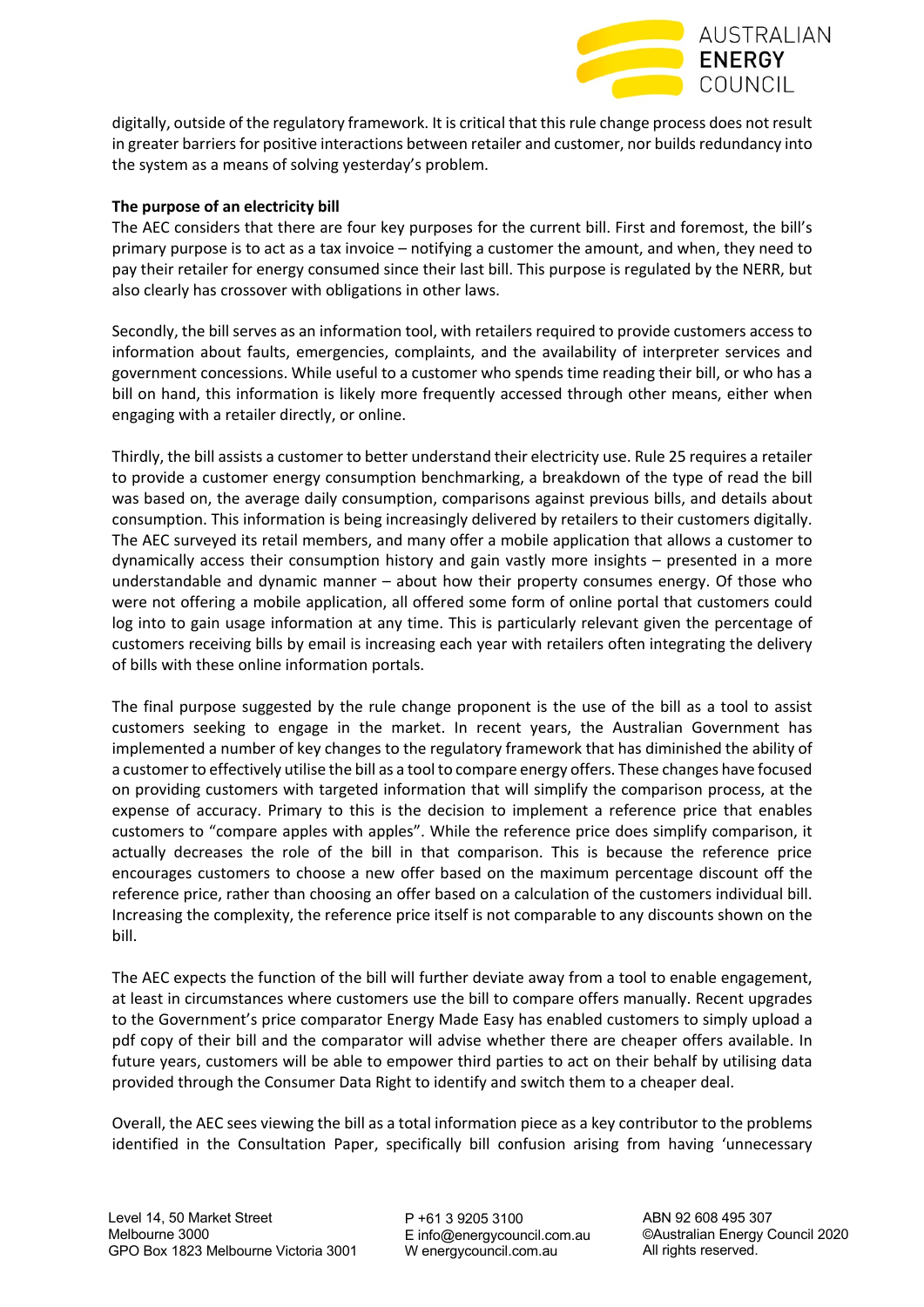

content', which makes bills 'too information-dense and complex'.1 Addressing these issues requires regulators and rule makers to reconsider how information is provided to customers and the merits of other avenues for the delivery of certain information. Recognising the benefits of having diverse approaches to information delivery will help the AEMC navigate the challenges of future regulatory reform.

# **Evolution of customer engagement**

The way retailers and customers engage and interact with one another continues to evolve. Traditionally, the delivery of a paper energy bills from the retailer to customer was the primary means of engagement. While some customers still prefer (and therefore receive) paper bills, many customers have adjusted to new modes of engagement. This includes digital and e-billing practices, but also a substantial growth in customers using interactive services like mobile applications or a web portal to trace their electricity usage in real time. It is expected that the uptake, and sophistication, of these interactive services will continue to grow once reforms like the Consumer Data Right and more dynamic services offered in conjunction with two-sided markets commence.

Importantly, these interactive services provide customers with certain types of information (such as historical billing data) that is more accessible and easier to understand than when printed on a bill. Unfortunately, the current requirements in rule 25 apply to all customers, with no ability for customers and retailers to agree to opt out of receiving this information. The rules should be flexible enough to allow for customers who prefer to use these digital services to have duplicative or unwanted information removed from their bill; this will help make the bill less information dense. Furthermore, acknowledging the growing role of interactive services is necessary if the changes made as a result of this consultation process are to be future proof. It would be an undesirable outcome for both customers and retailers if the approach taken becomes quickly outdated because it could not properly adjust to future market, regulatory and/or technological progress.

The AEC recently surveyed its membership to seek to identify current engagement tools and approaches to information delivery offered outside of the regulatory framework. This information is competitively sensitive so the AEC is unable to share individual approaches, but considers the following advice is pertinent to better understanding the current, or status quo, scenario when identifying the costs and benefits of regulatory reform.

# **How are retailers engaging with their customers today?**

The nine responses the AEC received were from retailers that represent the overwhelming majority of customers in the NEM. All these retailers have developed a digital portal service while five out of nine offer a mobile app. The functionality of these digital engagement options tends to be similar. The essential information (e.g. how much a customer owes, how much electricity was used and the option to pay) feature prominently on the home screen, with there then being tabs or sidebars for access to additional information. The digital interface of a web portal or app makes many types of additional information more accessible and easier to understand than when printed on a static paper or pdf bill. For example, customers can track the breakdown of their current or historical electricity usage by hovering over interactive graphs that will show their monthly, daily or sometimes even hourly usage details. Energy costs are broken down into easy to comprehend time periods as a means of avoiding jargon such as the price per kilowatt hour (e.g. \$4.07 per day or \$15.47 per week). This is an illustration of how some information requirements (in this case, information about the particulars of energy consumption) are better served through other avenues; having them on the bill too is not only duplicative, but also less effective.

 $1$  AEMC, 'National Energy Retail Amendment (Bill Contents and Billing Requirements) Rule', Consultation Paper, p9.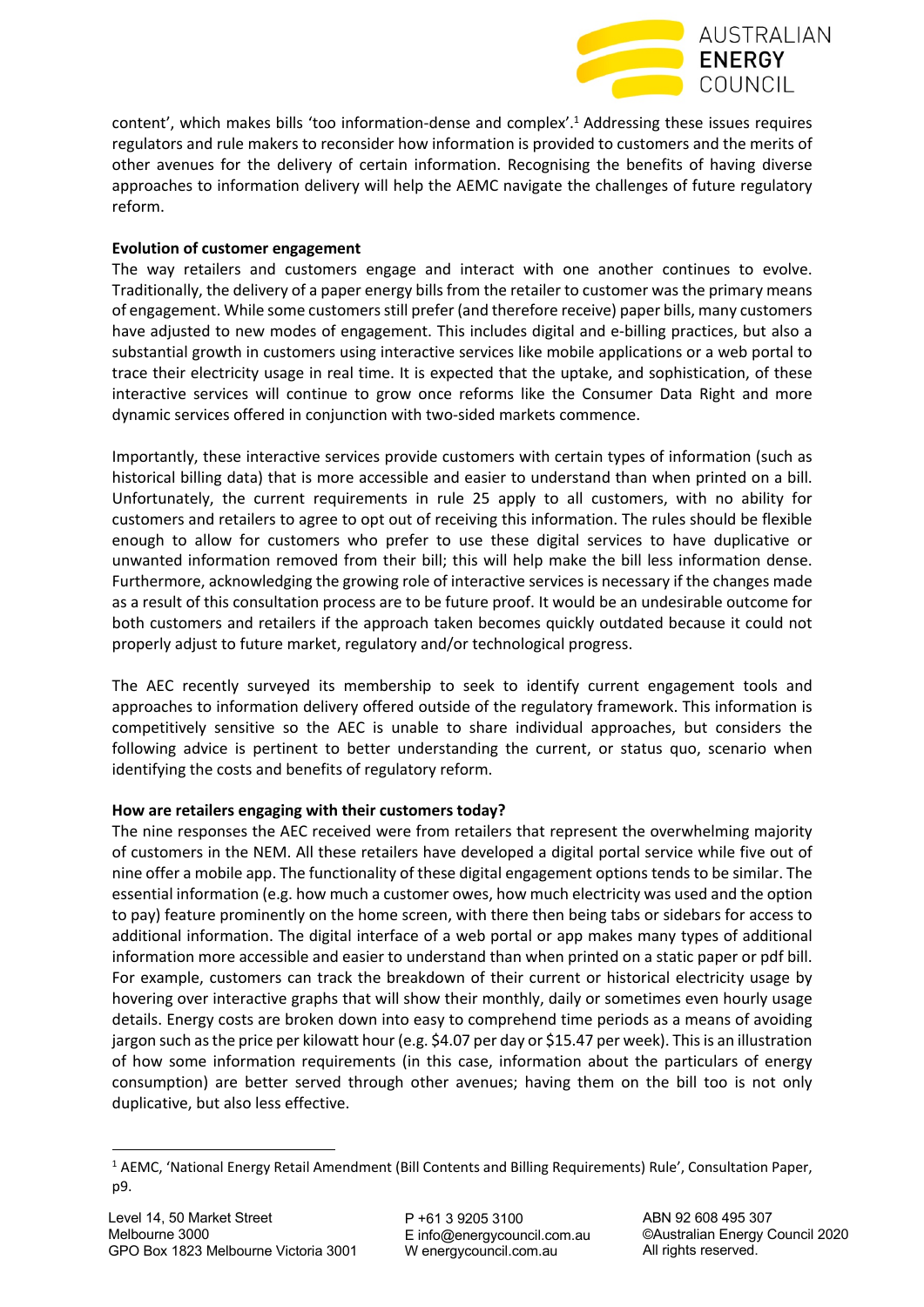

The flexibility of digital services appears to give customers greater control over the information they want to receive through the ability to self-serve. Customers can follow a tab or link that contains the heading of the information they are looking for, rather than being required to read through all required information to find what they want. The clear separation of information into different categories can help ensure customers do not feel overwhelmed or confused when searching for a particular piece of information. It also allows information to be personalised to the customer's circumstances – for example, some retailers allow customers with solar panels to receive information about the value and time of their solar exports back into the grid.

All retailer respondentssaid they use e-billing and three retailers provide the customer with the option to pay without needing to open the full bill (i.e. an 'amount due' appears in the body of the email and the customer can click 'pay now', at which point they are re-directed to a secure payment option). Two retailers said they are either intending to or are considering rolling out a similar function for their e-billing in the near future.

Three retailers stated they currently offered non-standard products to customers, which can be challenging to bill in accordance with the rigidity of rule 25, requiring manual interventions. The nature of these products varied from retailer to retailer but includes virtual power plant products, trial-based 'new energy' services, fixed amount plans, and peak demand pricing (e.g. customers with a smart meter can receive notifications about when to reduce their usage). The need for these services to be delivered alongside comprehensive digital solutions meant customers were receiving information that had no relevance to their plan or was duplicative. To what extent this is an issue today is not clear; however, it is likely that there will be an increase in non-standard products once future reforms like those envisaged in the Energy Security Board's recent consultation on two-sided markets commence. It is therefore important that the billing requirements do not unnecessarily complicate the ability of retailers to offer non-standard products going forward.

# **Accessibility and non-digital information delivery**

The gradual evolution of digital services appears to be why the proponent raises concerns about the ability of customers to receive paper bills if that is what they prefer. Advice from our retail members suggests this concern is immaterial, with all providers offering paper bills to customers on request, albeit in some instances this would require a customer to change their retail product. Furthermore, it is required under law that retailers can only offer electronic bills if the customer provides explicit informed consent. 2

Certainly, customers who are not digitally engaged should be able to access the benefits of the competitive retail market. However, the AEC does not consider that this should mean that all retail offers need to provide this service. Customers have different preferences as to how they engage, and the AEC encourages the AEMC to ensure the rules enable choice, without seeking to homogenise retail offers to a point where in efforts to ensure that no customer misses out, all customers are held to the same standard. When the NECF was implemented, it was intended that the standard retail contract would provide customers with a "full suite" of customer protections, while the market retail contract would allow retailers and customers to enter into agreements that better met their needs. In recent years this distinction has diminished, in its place a desire for all customers to be able to obtain the cheapest deal, with the highest level of protections. The AEC considers this shift has limited the ability for customers to find cheaper, simpler offers that meet their needs, as seen in other industries. Significant customer benefits arise from enabling customers the ability to pay for a service that they consider valuable. A clear example of this is in the airline industry, where significant competition occurs between discount providers and full-service providers, with customers choosing whether or not they wish to pay for that additional service.

<sup>2</sup> *National Energy Retail Law (South Australia) Act 2011,* s319.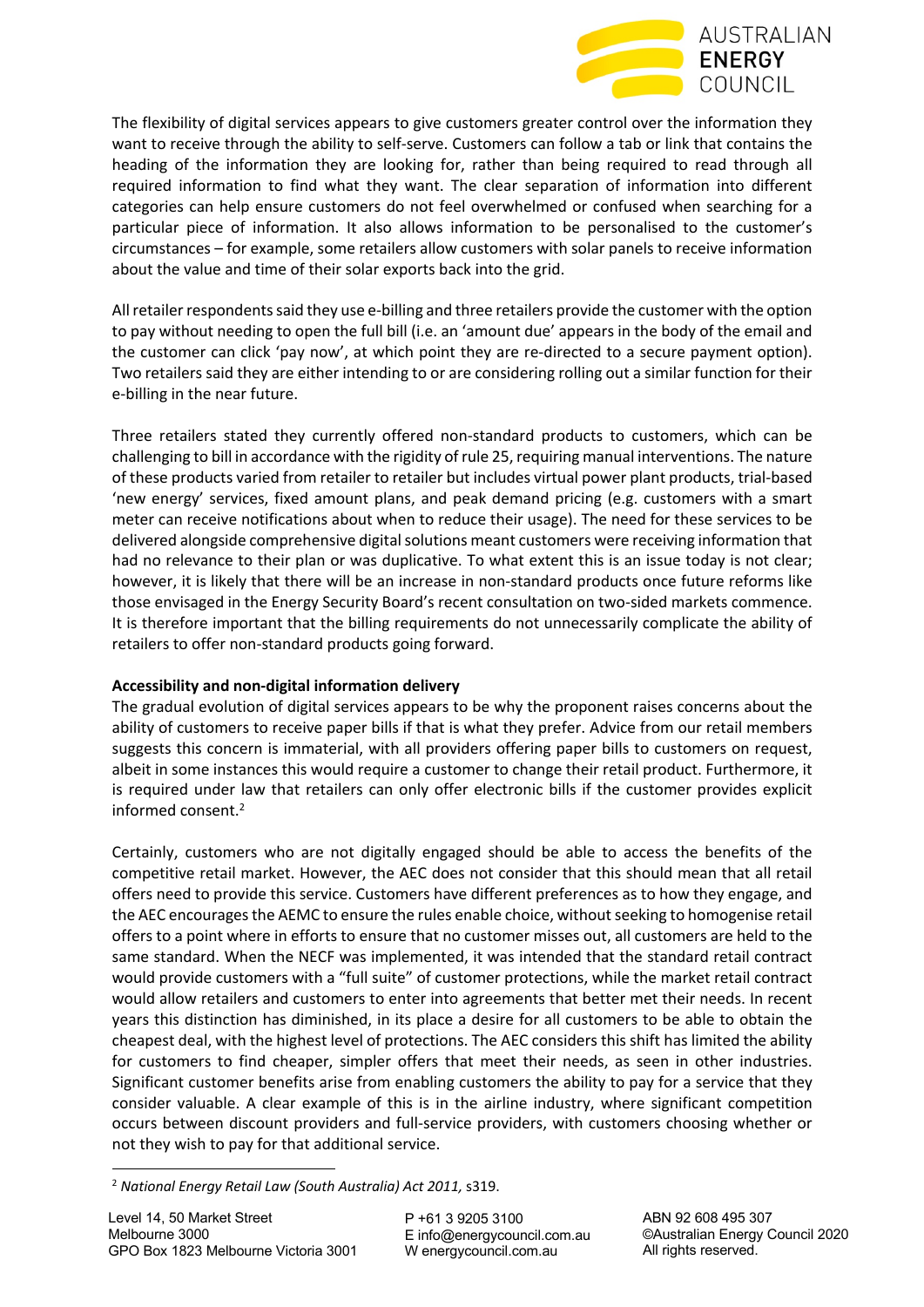

The AEC expects that retailers will continue to offer paper bills and non-digital engagement tools for as long as there are customers seeking these services. Ensuring the future rules enable this outcome is critical, but it should not come at the expense of innovation and enhanced customer experiences.

#### **Proponent's proposed solution**

The proponent's proposed solution to the problems identified in the Consultation Paper is to transfer the responsibility of making rules regarding information provision on the bill to the Australian Energy Regulator ('AER'), by conferring upon the regulator the power to develop a mandatory guideline that would set out how retailers need to present their bills. The experience of the AEC and its members working with AER guidelines is that they tend to conflate rule making and enforcement powers. Rather than serving as a guiding instrument that provides retailers with flexibility in the way they meet outcome-based principles, the content of the guideline becomes prescriptive. It therefore turns into another legal instrument itself rather than, as its name suggests, a guideline for the rules.

In the current context, the AEC is concerned that a mandatory guideline will not address, especially over the long-term, the identified problems. The rule change proposal infers that customers will benefit from greater consistency in retail billing practices and highlights a number of concerns that it suggests are decreasing the ability of customers to utilise the bill in its current format. The AEC expects that this objective will see the guideline be more prescriptive than principled, and ultimately will restrict the capacity for retailers to consider information delivery as multi-channelled, rather than via a single bill. Its prescriptive nature will limit the ability of retailers to innovate and tailor bills towards the particular interests of their customers (this can include customers on different tariffs, but also different focus groups – some retailers, for example, prioritise servicing small businesses). The ability to innovate is likely to grow in importance as reforms designed to incentivise demand side participation gain greater prevalence. A paper bill, or even a static digital bill, cannot be optimised for a customer who needs more comprehensive information to be able to make decisions that benefit them. Additionally, engagement reforms such as the Consumer Data Right will incentivise retailers to develop other products that have more complex or tailored tariff structures that might otherwise be too difficult to sell to customers.

Given these aforementioned issues, the AER's primary function as a regulatory enforcement body means it will likely have a structural bias in favour of expanding the number of requirements in a guideline to eliminate potential grey areas. While this might sound desirable for consumers, it has the unintended consequence that guidelines only ever grow in size and become more complex as new requirements create their own grey areas, and the problem becomes cyclical. The AER's Retail Pricing Information Guideline ('RPIG') is a useful illustration of this effect. The RPIG has undergone several version changes since its introduction in September 2011 and has now more than doubled in size. Its responsibilities have extended well beyond its original purpose, and now needs to operate in conjunction with the Electricity Industry Code that implements the Default Market Offer and the reference price, and the ACCC's compliance guidance relevant to that Code. The growing complexity of the RPIG led to the AER delaying proposed amendments to it for 2019.

#### **Civil penalties**

The AEC has some concerns with the proponent's proposal for any breaches of the guideline to be subject to a civil penalty. There is a real risk that the inclusion of a civil penalty will create uncertainty for retailers with respect to whether they are compliant with the guideline, noting it will be based on 'objective and outcome-based principles' contained in the NERR. $3$  To avoid potential non-compliance, retailers may include more information than is necessary, which would be counter to the objective of

<sup>3</sup> AEMC, 'National Energy Retail Amendment (Bill Contents and Billing Requirements) Rule', Consultation Paper, p1.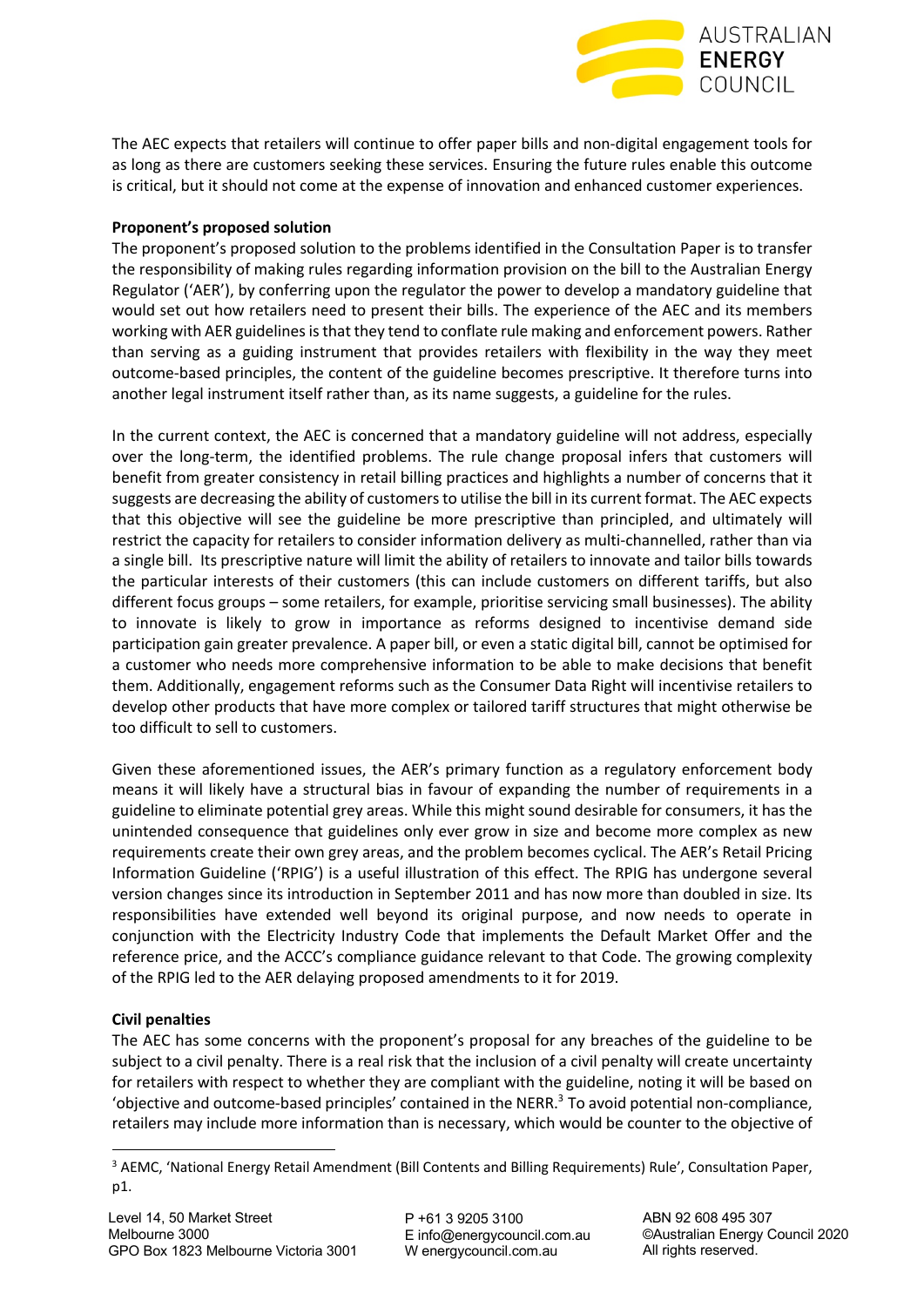

simplifying bills for customers. If the AEMC decides to pursue the proponent's solution, there needs to be clarity around how the AER will monitor enforcement.

#### **An alternative solution**

Noting these concerns with the proposed solution, the AEC has been considering alternative and preferable solutions to improve electricity bills, in particularly ways to simplify rule 25 of the NERR. As it currently stands, rule 25 places 24 requirements on retailers in relation to the content of bills. The regulatory focus on delivering all information to customers via the bill appears to rest on the assumption that the electricity bill is a customer's sole means of access to information, which as explained above, is not true for many customers today.

Of primary concern to retailers is for the rules to not presuppose that customers only obtain information about their energy service via their energy bill. In practice, retailers are seeking to optimise their information delivery 'ecosystem' – a tailored and fit for purpose suite of information delivery options that align with the complexity of the offer, value, and customer preferences. This will include digital tools, static information, and dynamic or continuous delivery channels.

This desire for flexibility notwithstanding, the AEC accepts that there could be unintended consequences if retailers and customers are given complete flexibility to use the retail contract to agree about when and how information is delivered. It may be beneficial to seek to develop and include in the rules a clear objective for information delivery, highlighting that retailers are expected to develop and implement processes and systems that enable customers to make informed choices about their energy usage, payment options, and engagement.

A proportionate response, in conjunction with this objective, might be to require retailers to provide all customers with a bill that contains some mandatory pieces of information pertinent to the bills primary purpose. All other information would still be required to be made available to customers but could be developed and delivered using other mechanisms.

The AEC considers that the mandatory items on the bill should be limited to those that deliver on its primary purpose. That is, to assist a customer in understanding their energy costs.

The other pieces of information in rule 25 do not need to be included on every bill. In practice, customers are most likely to require this information when seeking to undertake specific tasks, other than paying the bill. To ensure balance, the rules could require retailers to provide this information to customers in an accessible format and in a timely manner, however allow flexibility as to the presentation of that information and its delivery.

Alternative drafting for rule 25 is included in appendix A.

#### *Practical implications of this alternative approach*

The AEC expects that for the vast numbers of customers currently utilising digital information tools, there would be a reduction in the use of the bill itself, in favour of increased digitalisation.

For other customers who are yet to, or are unable to, transition to digital information tools, the AEC expects the bill would continue to act as the primary information delivery mechanism, until such a time as the customer opted into seeking a more dynamic energy product that warranted greater granularity, or the retailer identified alternative mechanisms that better delivered on the objective of enhanced customer engagement and understanding.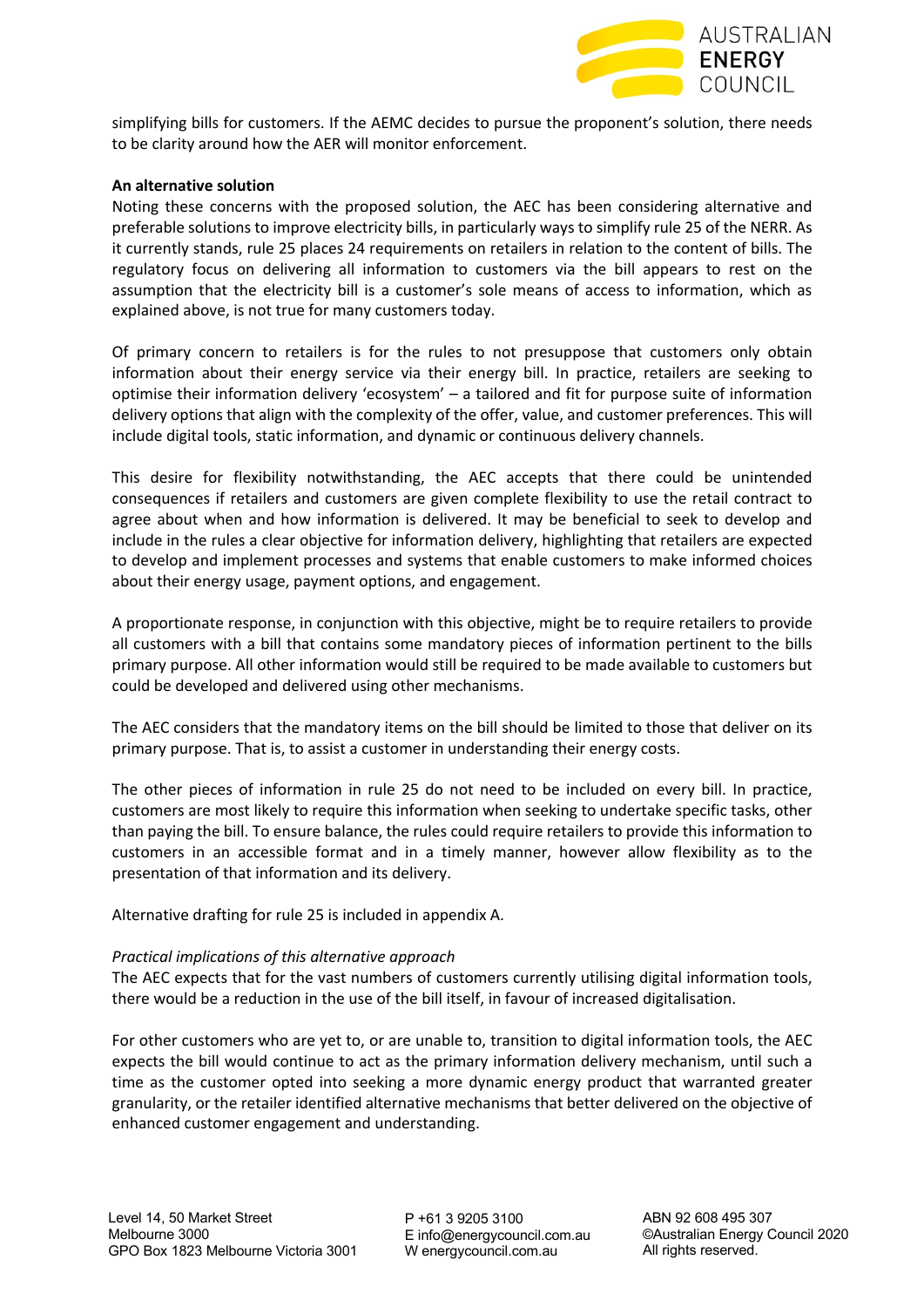

This staged approach would reduce the need for the AEMC to identify and propose a single implementation date, instead enabling retailers to develop and enhance their information delivery mechanisms in the lowest cost manner, without decreasing the availability of data in any way.

#### *The need for additional guidance*

The AEC does not consider that the case has been made that a guideline, or additional guidance, is necessary in enabling retailers to deliver their customers better bills. There are shared incentives between retailers and customers for better energy bills. Customers are empowered to understand their energy costs and engage in the market more effectively when information delivered is clear and timely. At the same time, retailers benefit from having a more engaged and knowledgeable customer base being able to participate more fully in the market with less confusion.

The proponent and others have suggested that there has been a 'market failure' relating to bills, as retailers have failed to deliver simple and understandable bills. The AEC suggests that the failure that led to this outcome has in fact been the density of information required to be included in bills, and the lack of a clear objective as to what the bill is intended to deliver.

These issues are resolved by the AEC's proposed changes that would set a clear objective for the bill, and limit required information to particulars that delivered on that single objective. As evidenced by the significant steps retailers have taken to deliver information effectively outside of the regulatory framework through digital and other means, the AEMC can take comfort that given the opportunity to simplify and enhance the understanding of bills and energy cost information, retailers will take steps to improve the experiences of their customers.

The imposition of a guideline at this time will limit innovation in information delivery, at a time where technological enhancements and digital engagement with retailers is gathering steam. The AEC encourages the AEMC to promote this evolution towards more two-way customer engagement, and enable retailers to continue to innovate, whilst ensuring those customers who are unable to engage digitally continue to have access to the information they need through more traditional methods.

#### **Implementation**

Regardless of which solution the AEMC intends to pursue, it is important that the implementation timeframe placed on retailers does not lead to unnecessary compliance costs. The AEMC should consider implementation approaches that provide retailers with time to phase in the regulatory changes and therefore control and minimise compliance costs. For example, if new rules were to commence from a particular date, there could be a rolling implementation period that might enable retailers to minimise redevelopment cost by allowing them to optimise their implementation timing based on their needs. This would allow retailers to develop and implement new bills in conjunction with other essential system changes, but also ensure that their information ecosystem meets the needs of their customers.

#### **Next steps**

Noting the compressed timeframe for this important consultation, the AEC and its members would welcome the opportunity to engage more closely with the AEMC about some of the identified issues in the coming weeks. For example, while this Consultation Paper is focussed on rule 25, there are other requirements, like the AER's RPIG, that impact the content and presentation of bills that might benefit from a broader consideration as to how retailers should deliver information to customers. Retailers sharing further information about their experience with the RPIG may also be useful in helping the AEMC better understand the pros and cons of pursuing a prescriptive guideline.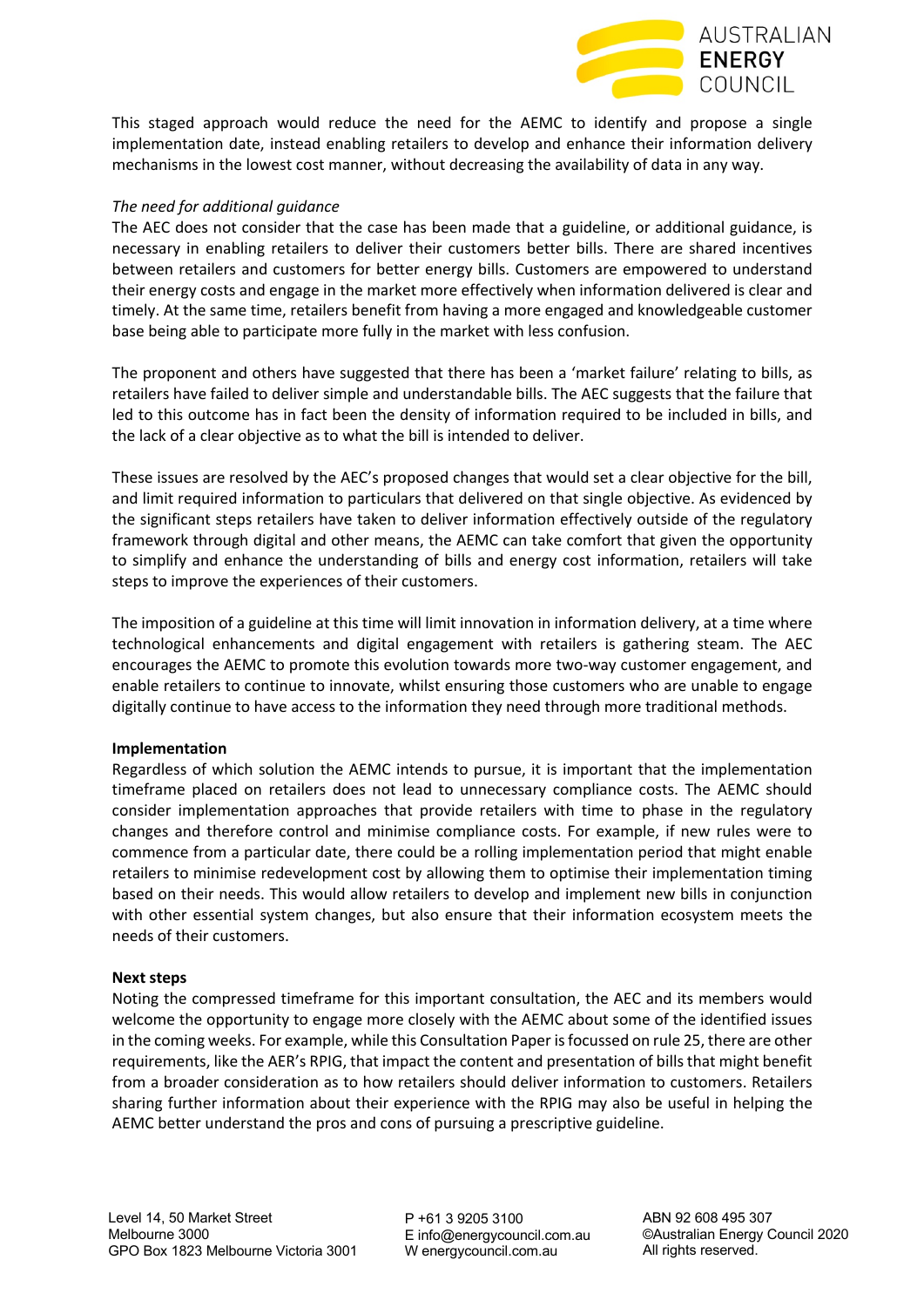

The AEC looks forward to continuing to engage with the AEMC to ensure bills are delivered in a way that is to the long-term benefit of customers.

Any questions about this submission should be addressed to Rhys Thomas, by email to Rhys. Thomas@energycouncil.com.au or by telephone on (03) 9205 3111.

Yours sincerely,

Ben Barnes **General Manager, Retail Policy**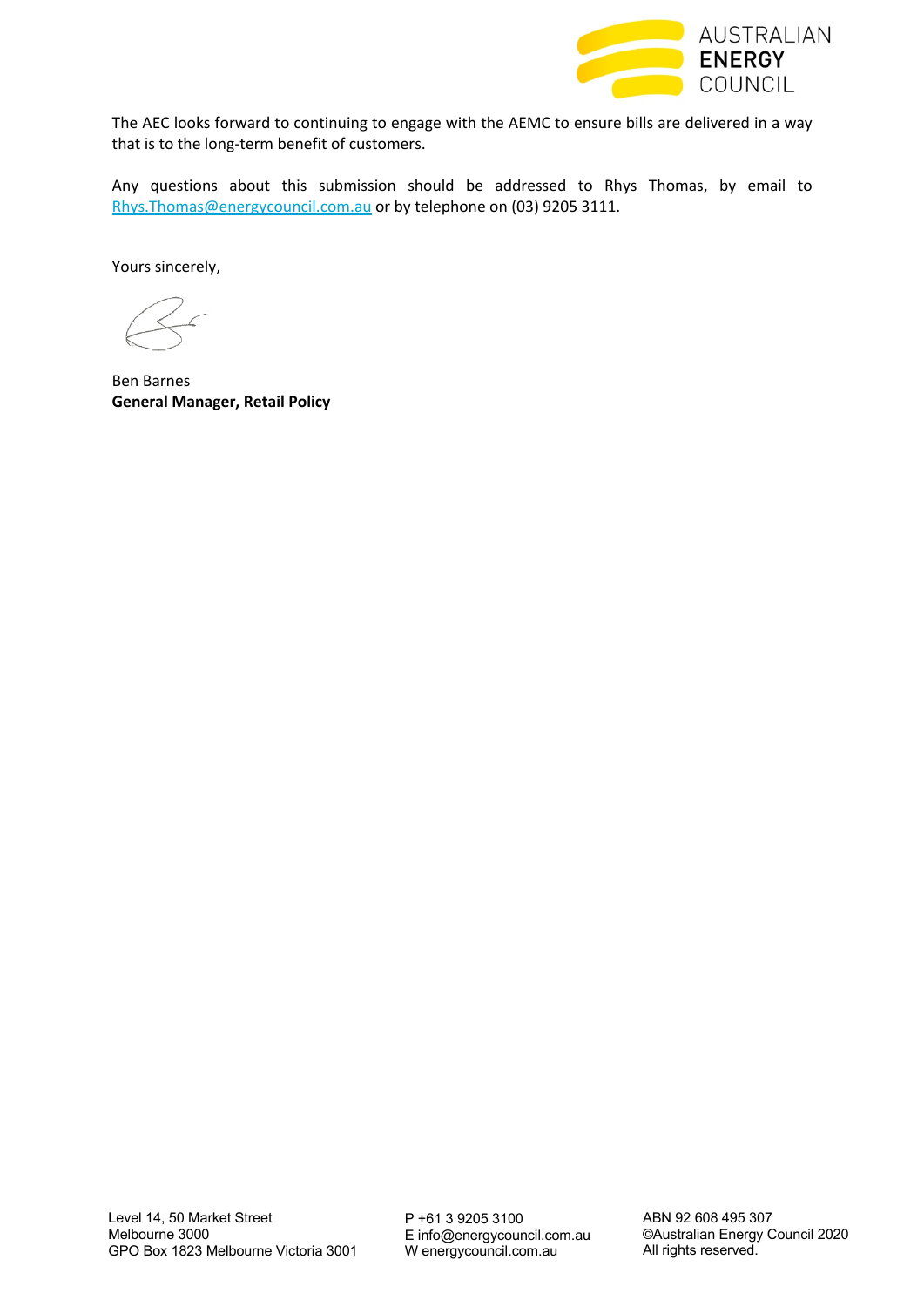# **Appendix A: Alternative drafting of Rule 25**

# **25 Contents of bills (SRC and MRC)**

(1) Objective for information delivery

(a) Retailers are expected to develop and implement information delivery tools, including bills, that enable customers to make informed choices about their energy usage, payment options, and increase engagement in the retail market.

- (2) A retailer must prepare a bill so that a small customer can easily verify that the bill conforms to their customer retail contract and must include the following particulars in everya bill issued for a small customer:
	- (a) the customer's name and account number;
	- (b) the address of the customer's premises for the sale of energy and the customer's mailing address (if different);
	- (c) the *meter* identifier;
	- (d) the billing period;
	- (e) the *pay-by date* for the bill and the *bill issue date*;
	- (f) the total amount payable by the customer, including amounts of any arrears or credits;
	- $(g)$  tariffs and charges applicable to the customer;
	- (h) the basis on which tariffs and charges are calculated;
	- (i) whether the bill was issued as a result of a *meter* reading or an estimation and, if issued as a result of a *meter* reading, the date of the *meter* reading;
	- (j) the values of *meter* readings (or, if applicable, estimations) at the start and end of the billing period;

#### **Note:**

For details on the application of this subrule to different types of meters, see Schedule 3, Part 4, rule 8.

- (k) particulars of the average daily consumption during the billing period;
- (l) if a bill was issued by the same retailer for the corresponding billing period during the previous year, particulars of the average daily consumption during that previous billing period;
- (m) the estimated date of the next scheduled *meter* reading (if applicable);
- (n) details of consumption or estimated consumption of energy;
- (o) for residential customers—energy consumption benchmarks in accordance with Part 11:
- (p) any amount deducted, credited or received under a government funded energy charge rebate, concession or relief scheme or under a payment plan;
- (q) if the customer has provided a *security deposit*, the amount of that deposit;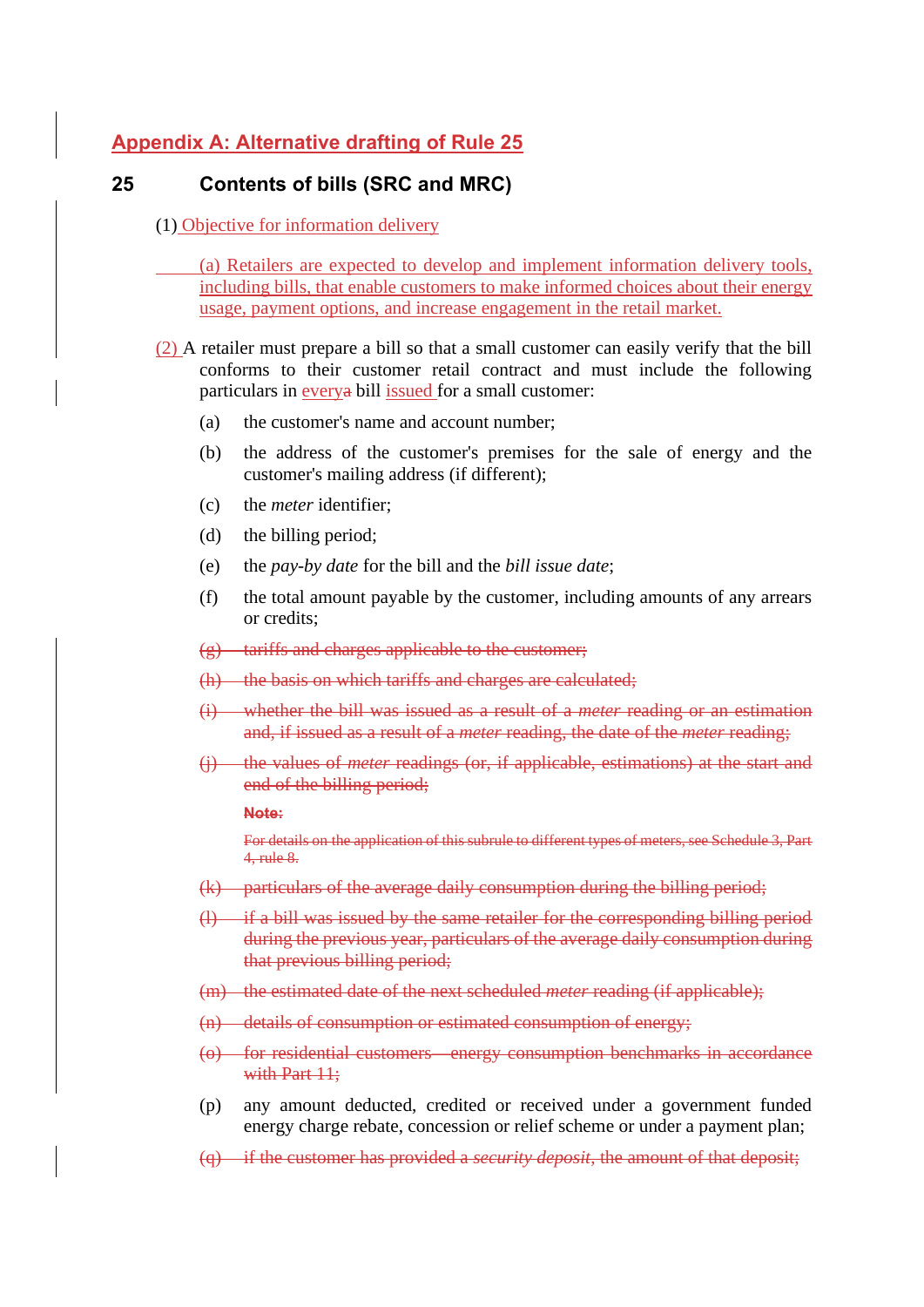- (r) details of the available payment methods;
- (s) reference to the availability of government funded energy charge rebate, concession or relief schemes;
- (t) a telephone number for account enquiries and complaints, the charge for which is no more than the cost of a local call;
- (u) a telephone number for complaints (which may be the same as that for account enquiries), the charge for which is no more than the cost of a local call;
- (v) a separate 24 hour telephone number for fault enquiries and emergencies, the charge for which is no more than the cost of a local call, being the telephone number for the distributor and giving the name of the distributor;
- (w) contact details of interpreter services in community languages;
- (x) clear advice as to how customers can obtain the particulars included in rule 25(3)

(x) any proportionate billing information in accordance with rule 22.

#### **Note:**

This subrule is a civil penalty provision for the purposes of *the Law*. (See the National Regulations, clause 6 and Schedule 1.)

- (23) The following particulars must be provided to any customer in a format and manner that is accessible to them, as agreed between the retailer and customer. This information must be provided in a timely manner.
	- (g) tariffs and charges applicable to the customer;
	- (h) the basis on which tariffs and charges are calculated;
	- (i) whether the bill was issued as a result of a *meter* reading or an estimation and, if issued as a result of a *meter* reading, the date of the *meter* reading;
	- (j) the values of *meter* readings (or, if applicable, estimations) at the start and end of the billing period;

#### **Note:**

For details on the application of this subrule to different types of meters, see Schedule 3, Part 4, rule 8.

- (k) particulars of the average daily consumption during the billing period;
- (l) if a bill was issued by the same retailer for the corresponding billing period during the previous year, particulars of the average daily consumption during that previous billing period;
- (m) the estimated date of the next scheduled *meter* reading (if applicable);
- (n) details of consumption or estimated consumption of energy;
- (o) for residential customers—energy consumption benchmarks in accordance with Part 11:
- (q) if the customer has provided a *security deposit*, the amount of that deposit;
- (x) any proportionate billing information in accordance with rule 22.